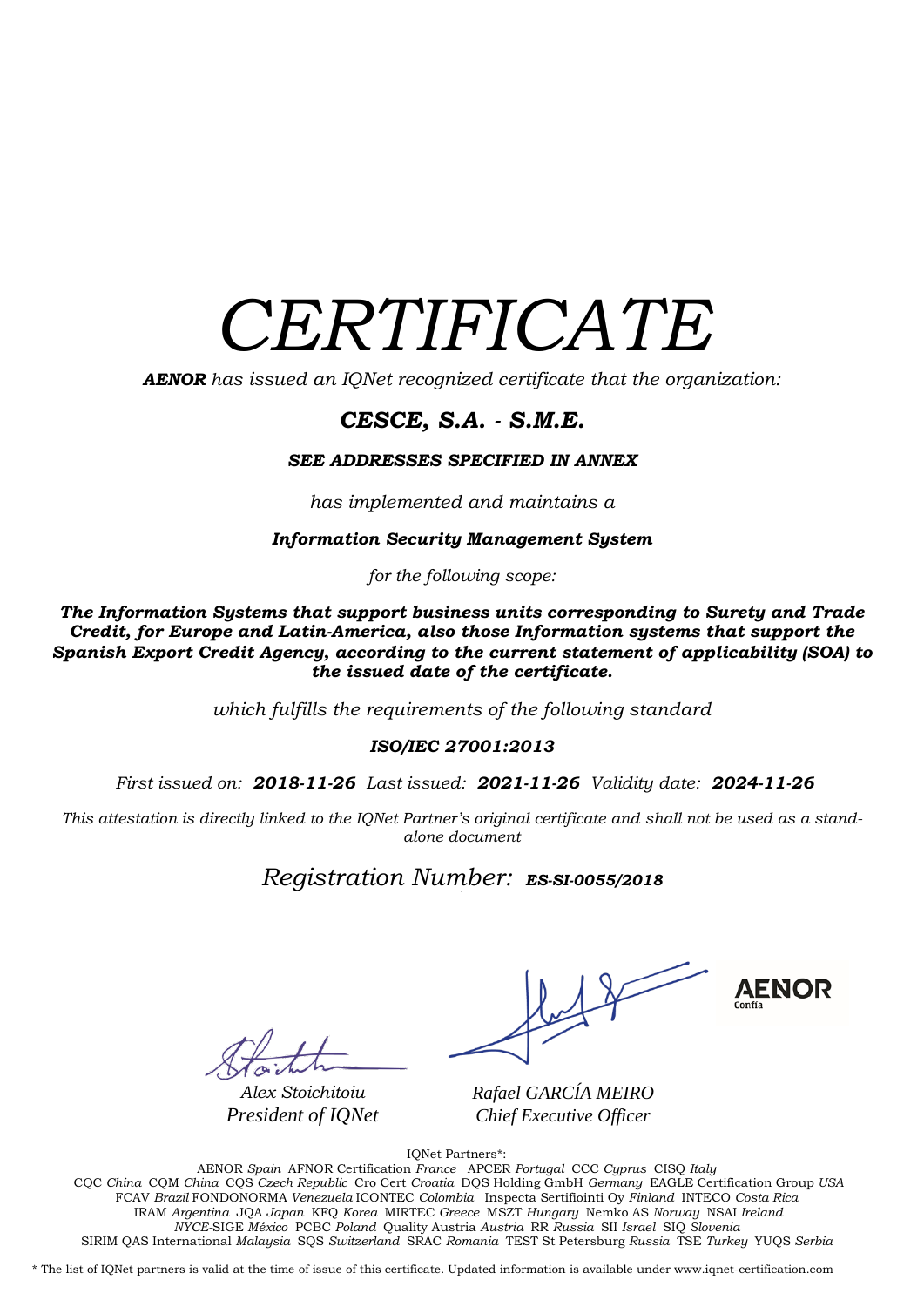## *Annex to IQNet Certificate Number ES-SI-0055/2018 CESCE, S.A. - S.M.E.*

**Sede Central: CL VELAZQUEZ, 74 28001 - MADRID**

**Territorial Centro y Oficinas: CL GRAN VIA, 22 50005 - ZARAGOZA**

**Territorial Levante y Oficinas: PL DE LA REINA, 19 46003 - VALENCIA**

**Territorial Este y Oficinas: CL SÈQUIA, 11 PÇA CONSTITUCIÓ 17001 - GIRONA**

**Territorial Norte y Oficinas: CL LUIS TABOADA, 15 36201 - VIGO (PONTEVEDRA)**

**Territorial Sur y Oficinas: CL ATARAZANAS, 3 1ª 29005 - MÁLAGA (MALAGA)**

**Sucursal Portugal (Lisboa): AV DUQUE D´AVILA, 46 1ºA 1050-083 LISBOA(LISBOA) Portugal**

**Al SANTOS 787, 11º. 01419- - ANDAR-CERQUEIRA CÉSAR(SAO PAULO ) Brasil**

**Territorial Centro y Oficinas: CL DUQUE DE LA VICTORIA, 13 47001 - VALLADOLID**

**Territorial Este y Oficinas: PO DE GRACIA, 54 08007 - BARCELONA**

**Territorial Levante y Oficinas: CL GRAN VIA ESCULTOR SALCILLO, 13 30004 - MURCIA**

**Territorial Norte y Oficinas: CL GRAN VIA, 81 48011 - BILBAO (BIZKAIA)**

**Territorial Sur y Oficinas: AV DE LA CONSTITUCION, 24 41001 - SEVILLA**

**Territorial Sur y Oficinas: CL EMILIO CASTELAR, 4 35007 - LAS PALMAS**

**Sucursal Portugal Oporto: EDIFICIO SCALA-RUA DE VILAR, 235 4º ANDAR 4050-626 PORTO(PORTO) Portugal**

**AV NILO PEçANHA, 50. RIO DE JANEIRO Brasil**

*First issued on: 2018-11-26 Last issued: 2021-11-26 Validity date: 2024-11-26*

*This annex is only valid in connection with the above-mentioned certificate.*

*Alex Stoichitoiu President of IQNet*

*Rafael GARCÍA MEIRO Chief Executive Officer*

IQNet Partners\*:

AENOR *Spain* AFNOR Certification *France* APCER *Portugal* CCC *Cyprus* CISQ *Italy* CQC *China* CQM *China* CQS *Czech Republic*  Cro Cert *Croatia* DQS Holding GmbH *Germany* FCAV *Brazil* FONDONORMA *Venezuela* ICONTEC *Colombia* Inspecta Sertifiointi Oy *Finland* INTECO *Costa Rica* IRAM *Argentina* JQA *Japan* KFQ *Korea* MIRTEC *Greece* MSZT *Hungary* Nemko AS *Norway*  NSAI *Ireland NYCE-*SIGE *México* PCBC *Poland* Quality Austria *Austria* RR *Russia* SII *Israel* SIQ *Slovenia*  SIRIM QAS International *Malaysia* SQS *Switzerland* SRAC *Romania* TEST St Petersburg *Russia* TSE *Turkey* YUQS *Serbia* IQNet is represented in the USA by: AFNOR Certification, CISQ, DQS Holding GmbH and NSAI Inc.

\* The list of IQNet partners is valid at the time of issue of this certificate. Updated information is available under www.iqnet-certification.com

AENOR